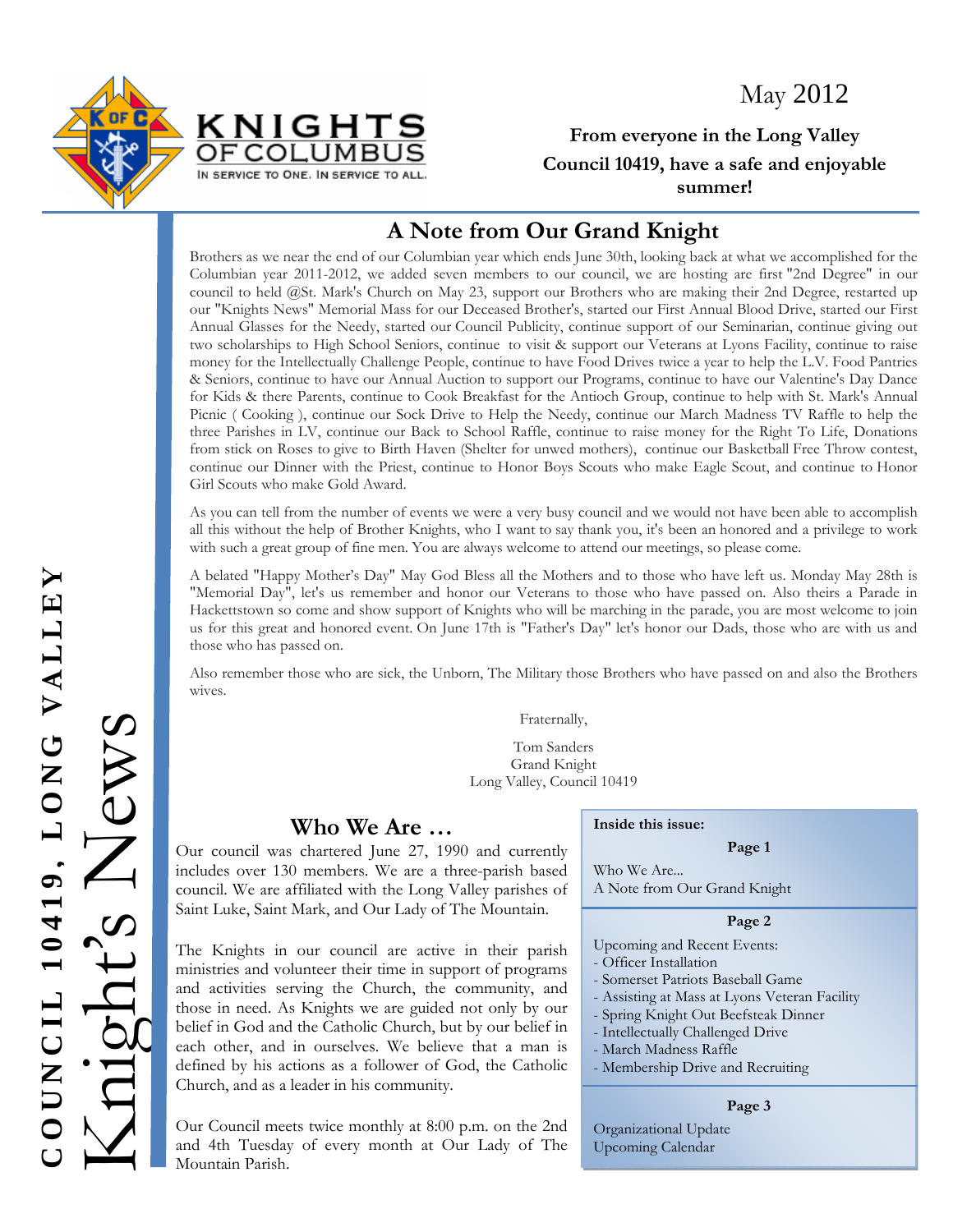### **Upcoming and Recent Events**

### **Officer Installation**

On August 25th, 2012 the new Officers for the 2012-2013 Columbian year will be installed in a ceremony at Our Lady of the Mountain after the 5:00 PM mass. It would be greatly appreciated if all the brothers could attend.

### **Somerset Patriot Baseball Game**

Thursday, September 13, 2012 at 7:00 pm. come celebrate Knights of Columbus Night at the Somerset Patriot Game. Join other Knights from various councils in New Jersey. Tickets are \$5 each. Contact Lou Monteforte @ Imontefortesr@gmail.com for tickets or any questions.

# **Assisting at Mass at Lyons Veteran Facility**

The Council's next visit to Lyons Veterans Hospital to assist at Sunday Mass is scheduled for May 27, 2012, next Sunday. We will serve coffee and donuts to all the patients/residents of the Post Traumatic Stress Disorder (PTSD) Psychiatric Ward and also to residents of the other ward (C East) on the third floor. We will be serving prior to mass (approximately 9:15 to 10:15). As is now our tradition the Columbiettes, spouses, family, friends, etc. are invited to join us in serving coffee and donuts and attending mass with the veterans. For further information contact Walt Lublanecki at WalterL@Lublaneckieng.com or 908-510-3038.

#### **Intellectually Challenged Drive Spring Knight Out Beefsteak Dinner**

The Long Valley Knights of Columbus held its 3rd annual Spring Knight out Beefsteak Dinner/Dance on May 4th at St. Mark Church in Long Valley. The dinner dance is traditionally a fund raiser for disabled veterans, with all proceeds going to the Department of Veterans Affairs New Jersey Health Care System (VANJHCS) campus in Lyons New Jersey.

The Department of Veterans Affairs New Jersey Health Care System (VANJHCS) is a consolidated facility comprised of two main campuses, one in East Orange, the corporate office located in Northeastern New Jersey within the greater New York metropolitan area, and one in Lyons, 22 miles to the west of the East Orange Campus. Primary care is emphasized at the VANJHCS. Veterans are assigned their own health care providers whom they see on a regular basis. Access to a wide variety of specialists is available through the primary providers. In addition to general medical, psychiatry, and long-term care, a full range of medical and surgical subspecialty care is provided to veterans of the VANJHCS in a variety of special programs. The VANJHCS is dedicated to developing programs that meet all veterans' needs, with teams of physicians, nurses, therapists, social workers and others all working together to develop these programs.

This year's proceeds from the dinner/dance will help fund the coffee and donut breakfasts that we serve to the veterans when we assist at mass in the chapel of the Post Traumatic Stress Disorder (PTSD) building at Lyons.

The Long Valley Knights of Columbus took part in the annual State Council fund drive for the intellectually challenged this year from Friday, April 12<sup>th</sup> through Sunday, April 15<sup>th</sup>. The drive involved soliciting donations in front of various stores and businesses in Long Valley. As always the people of Long Valley were very generous and we collected over \$ 2,000 that will be donated to Special Olympics and the Morris County ARC. Last year we had the opportunity to visit the Morris County ARC and present our donation to the executive director. We will be doing the same this year within a few weeks.

Please contact Brother Walter Lublanecki at 908-510-3038 or via email at walterl@lublaneckieng.com for more information regarding the presentation of the check.

## **March Madness Raffle**

Our Knights of Columbus 2012 March Madness Raffle was a success! The raffle drawing was held April 1, 2012 and a local resident from Hackettstown was the lucky winner of a Samsung 46 inch Smart HDTV along with a Blu Ray Player and TV cleaning kit. Proceeds from the raffle will be shared among the three local parishes in Long Valley. Special thanks to those brothers who volunteered to help sell tickets and who contributed to this effort.

# **Membership Drive and Recruiting**

The Long Valley Knights of Columbus held an Open House at Our Lady of the Mountain Parish Center on Tuesday, March 27 at 8 pm. Three new members joined our council – Patrick Koba, Dan Flaherty and Dave McLagan. They each received their 1st Degree on April 12. Please welcome Patrick, Dan and Dave to our council.

The Long Valley Council will be hosting a 2nd Degree Exemplification on Wednesday, May 23 @ 8 pm. Please come out to help set up for the Degree Team and to show your support to brothers who will be receiving their 2nd Degree.

Also, there will be a 3<sup>rd</sup> Degree on Sunday, June 24 at St. Jude's in Budd Lake. This is a great opportunity for anyone who is interested in receiving their 3rd Degree.

We are always looking for good candidates to join our ranks, have a form 100 with you and always be prepared to explain to a potential candidate what we do as Knights and how we support our local parishes and the community. Be proud of who we are, who you are, what we do and share that with others!

For more information contact Lou Monteforte,  $908-876-5229$  or lmontefortesr@gmail.com.